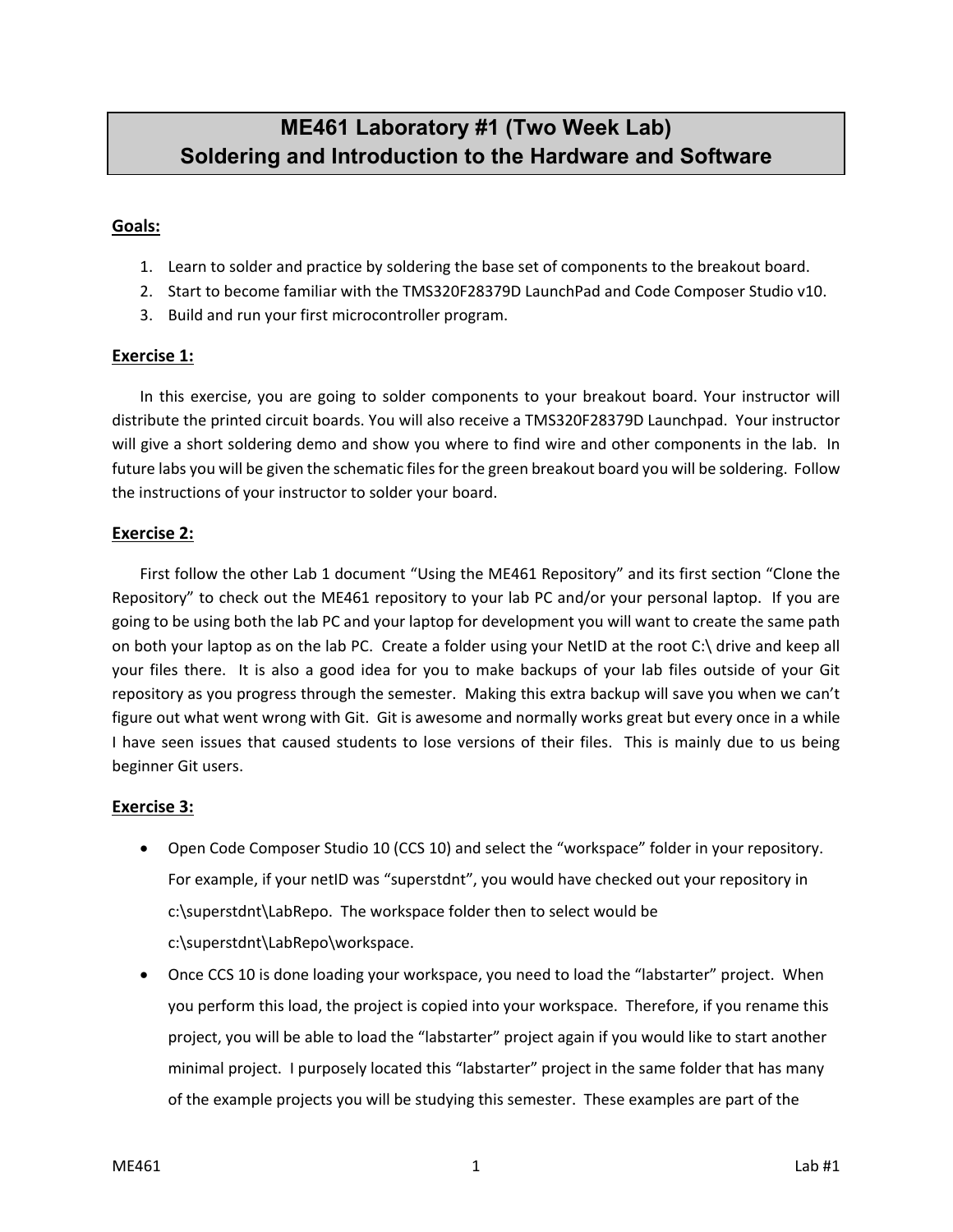software development stack that TI calls C2000ware. I have copied the needed parts of C2000ware into our repository so that if you accidently modify something you can easily get it back. Again now if your NetID was "superstdnt", perform the following to load your starter project. In CCS select the menu Project->Import CCS Projects. Click "Browse" and explore to "C:\superstdnt\LabRepo\C2000Ware\_3\_02\_00\_00\_F28379D\device\_support\f2837xd\example s\cpu1\labstarter" and finally press "Finish". Your project should then be loaded into the CCS environment. Let's then rename the project "lab1" by right clicking on the project name "labstarter". In the dialog box change the name to "lab1". Also explore into the project and find the file "labstarter\_main.c". Right-Click on "labstarter\_main.c" and select "Rename". Change the name to "lab1 main.c". To save you some headaches in the future, I recommend you perform one more step after you have created a new "labstarter" project. Right click on your project name in the Project Explorer and select "Properties." Select "General" on the left hand side. Then in the "Project" tab find the "Connection" drop down and select "Texas Instruments XDS100v2 USB Debug Probe." "Apply and Close".

- Now that you have the project loaded you can build the code and download it to the LaunchPad board. Plug in your LaunchPad to the USB of your PC and then in CCS hit the green "Debug" button and in the dialog box the pops up, select CPU1 only. This will compile the code and load it to your LaunchPad board.
- external click the Suspend button to pause the code and the Resume (or Play) button  $\Box$  to resume or start your code's execution Use both of these to prove to yourself that both the blue

and red LEDs are blinking on and off. Use one more button in CCS 10, the Restart button. Run your code and then press the pause button to stop you code. If you hit the Resume button the code starts up again from where you stopped it. If you press the Restart button, CCS will take you back to the beginning of your code and then you can click the Resume button to start your code again from the beginning. This saves time if you just need to restart the same code. If you need to make changes to your code, Restart does not download the new code. You have to re-Debug your code to get the new changes downloaded to the processor.

Read through the main() function of your lab1 main.c file and see if you can find the function that changes the period of the timer functions. Change the period and see if the LEDs blink at a different rate.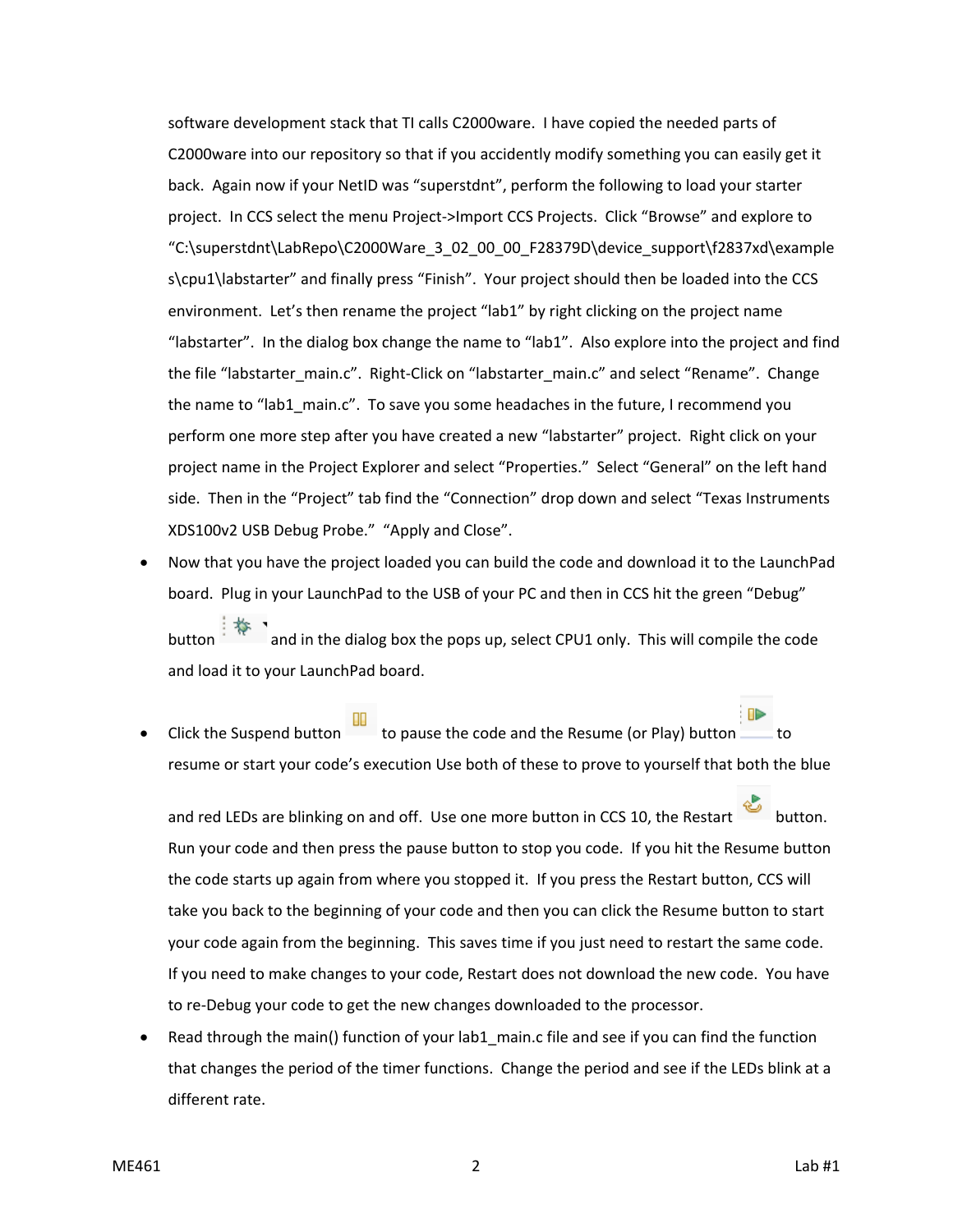# **Exercise 4:**

- I may make changes to the class repository so each week when you come into lab it is a good idea to see if there are any changes. First, to merge these changes from my repository that you forked, perform the steps in the "Using the ME461 Repository" document section "Course File Updates". You will perform these merge steps at the github-dev.cs.illinois.edu website. Once the merge is complete, perform a pull request on your repository to get all the updates. This is a bit confusing the first time so please ask questions.
- Create a new labstarter project using the same steps as above. Rename this project something like "printtest" and remember to rename the labstarter main.c file to say printtest main.c or whatever you would like.
- Build and run this program. Look at the code and you will see that the function serial printf is called every time the variable UARTPrint is equal to one. How often is UARTPrint getting set to one? **Show your answer to your TA**.
- To see this printed text you need to install a serial terminal on you PC. I like Tera Term in Windows. *On Mac do a web search for the Serial Terminal program "screen".* Plug in your F28379D-Launchpad board to a USB port. We need to figure out what serial port COM number your USB serial port is using. The easiest way to find this is to run "Device Manager" in Windows and find the "Ports" item. Under ports find the COM number for the device titled "XDS100 Class USB Serial Port". Run Tera Term and select the "Serial" item and find the XDS100 COM port in the list of COM ports. Final thing to do is change the Baud (or Bite) rate of the COM port. Still in Tera Term select the menu item "Setup" and then "Serial Port…". Change the "Speed" to 115200 if it is not already.
- Now you are ready to "bug/debug" you code in Code Composer Studio. Download and run your code and you should see text printed in the serial terminal.
- Also click (or give focus) to Tera Term and type some text into the terminal. The typed text will not be shown in the window but those characters are being sent to the F28379D. Notice that when you type the number of characters received increases. Look through this starter code and find the serial receive function serialRXA(serial\_t \*s, char data). This function is called every time a character is sent across the serial port. The sent character is received in the local "data". Write an if statement that checks if the character in "data" is equal to the character 'a'. If it is 'a' turn on Board Red LED. Write another if statement that checks if "data" is equal to 'b'. If it is 'b' turn off Board Red LED. Use the command GpioDataRegs.GPBSET.bit.GPI034 = 1; to turn OFF Board Red LED. Use the command GpioDataRegs.GPBCLEAR.bit.GPIO34 = 1; to turn ON Board Red LED. Also make sure to find in CPU Timer0's interrupt function the line that toggles on and off GPIO34. Comment that line out so you can control the on/off of the RED LED by pressing the 'a' and 'b' keys.

# **Lab Checkoff:**

- 1. Demonstrate to your TA that you have successfully created, built and ran your first DSP project.
- 2. Show your program that changed the period of the blink rate of the blue and red LED.